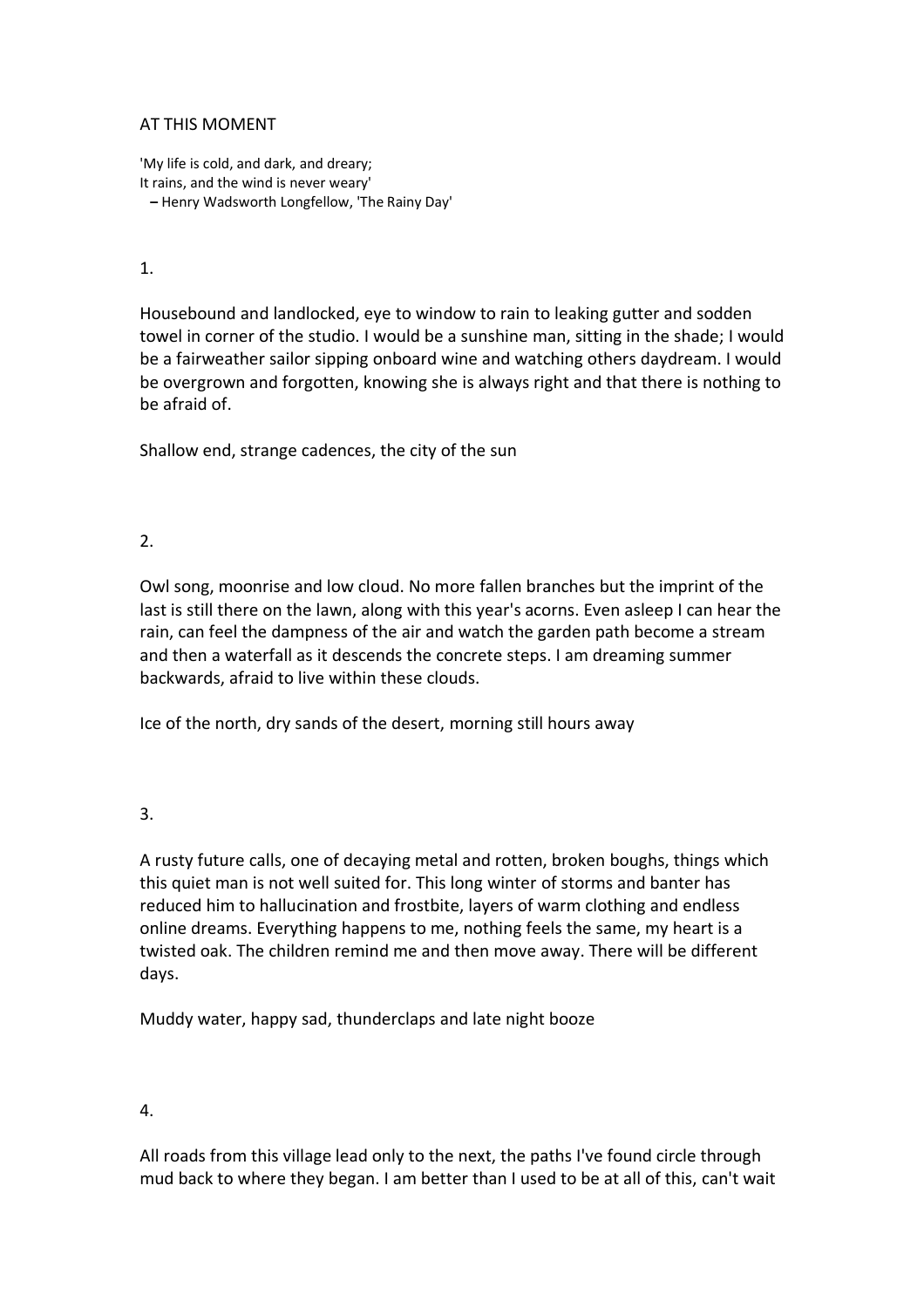for me to get here or for silence to be declared. I sing rain songs and cast spells to ward off infection and pain, am waiting for the miracle I promised myself would be here soon. There must be a way to expand into the universe, however hard I want to be like me.

Teenage wildlife, yellow flowers, evening sky on fire

# 5.

For the birds, for the children, for the person in your life. For the sake of the planet, for the silent majority, for an undisclosed sum. For the uninitiated, for the first time, for the foreseeable future. For good reason, for the benefit of us all, for the rest of the year. For the best experience, one for all and all for one. For the last time, head for the hills. Thanks for nothing, thanks for the dance, I am out for the count. This is where everything falls apart, where I don't know how to begin or end.

The sunsets are meant for somebody else

## 6.

Drystone songs and fairweather tunes, cardboard boxes cut down to size and stacked under the skylight's grey. It is just you, just me, and the storm outside, dreaming ourselves back to then. In the glimpses between powercuts I imagine phantoms of the sun. Take all the stars and half-tongue the moon, I have been swallowed by the sea.

Call me Noah, call me Jonah, call me up another time

# 7.

In and out of the fading light and everywhere I go. A small boat in a week-long storm, an echo of my own devising, a rather soggy scream. On the other side of knowing is a hidden future but the forecast is not good. There are invisible seams in the sky and endless streams on the ground. It is not just winter rain and all these crooked words cannot turn things upside down. These are poems for broken birds and stories for strangers, songs about broken shells and flooded roads. An invocation to the god of dry.

Fluid dynamics, solemn goodbyes, black cat sleeping on our bed